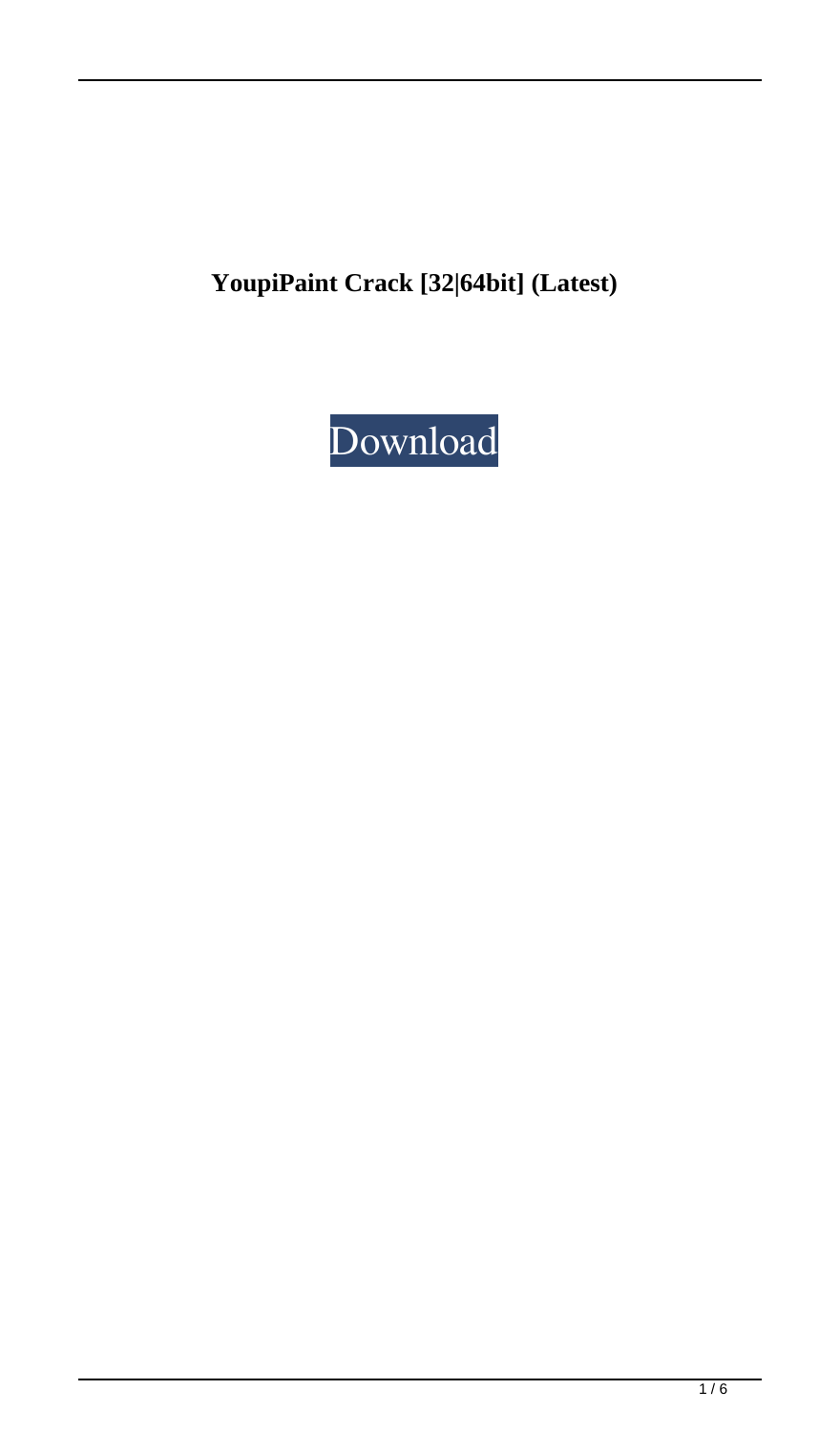## **YoupiPaint Crack+ License Key Full Free Download**

Drawing and painting in 3D on your computer. YoupiPaint is a free 3D drawing tool. It allows you to draw in 3D on your computer or tablet. You create a virtual surface and then draw on it using a wide variety of drawing and painting tools. When you draw in 3D, you can transform your drawing into 3D space by rotating, moving and resizing it. And when you finish a drawing, you can apply various 3D filters and also share it with friends. YoupiPaint Features: • Real-time 3D drawing • Drawing tools • Drawing brushes • Image and text boxes • Measurement tools • Shapes • Text • Symmetry • Line tool • Transform (rotate, resize, rotate up/down, flip) • 3D filters • 3D camera tools • Materials • Colors • Gradients • Composition modes • Effects • Presets • Gradient palette • Color palette • 3D tool palette • Pen size • Stylus size • Layers • Dual brush mode • Shadow • 3D path • Scale • Ortho view • Free camera view • Draw mode • Selection mode • Polygonal mode • 2D layer • X, Y, Z coordinates • Rectangle • Circle • Polygon • Polyline • Polygonal brush • Line brush • Polygonal brush engine • Image clipping • Pen offset • Backface culling • Anti-aliasing • Fill mode • Shading mode • Transparency • On and off • Tilt • Glow • Color mode • Alpha channel • Colorspace • White balance • Grayscale • Linear • Gamma • Hue • Saturation • Lightness • Wheel • Luminance • HSB • HSL • RGB • CMYK • RGB palette • CMYK palette • Adjustment • Level • Width • Alpha • Opacity • Color model • Sharpness • Colorize • Blur • Sharpen • Sponge • Hue/Saturation • Gradient • Normal map • Smart sharpen • Gradient sharpen • Metal • Sepia • Picture-in-picture

## **YoupiPaint Crack+**

KEYMACRO Keyframing allows for easy manipulation and rotation of objects and shapes, which makes it easy to create image macros. INTUITIVE GUI DESIGN For all you icon lovers out there, this app delivers what it promises. Click on an icon and an icon pops up to show how to complete the task. PREMIUM ICONS We didn't just make icons, we've created a library of over 1700 icons that come with more than 15 different categories and over 40 themes. EASY TO USE This app is super simple and easy to use. IMAGE RESIZING AND ROTATING An optional resize tool can be added to fit any project and rotate images for web and mobile. BY-PASS Animation There are no animations by default, but it's a quick and easy way to make some super slick icons. PROCESS TIME Editing takes a long time to complete, so we added a progress timer. PLUGINS You can add you own plugins and access them through context menus, and can even animate them. SPECIALIZED PREMIUM ICONS: Gobo App Icon By this point, we've created a library of more than 30 different gobo icons. One of our icons is included in the premium icons library, so if you purchase the premium icon set, you'll get that icon for free. MOCKUPS WITH A THUMBNAIL Whether it's a mouse icon or a cursor, this feature makes it a breeze to create a mockup. SUPER PREMIUM ICON SET This collection of premium icons features over 3500 icons and 15 different categories. Just purchase one of our premium icon packs and get every icon included for free. MORE DESIGNER We added a canvas, stylus, pen and paint tool to the app. How to download and use... 1. Click the Download button on the app menu to download and install the full version. 2. If you have an Android Device, open the app, click the download button on the menu, then click the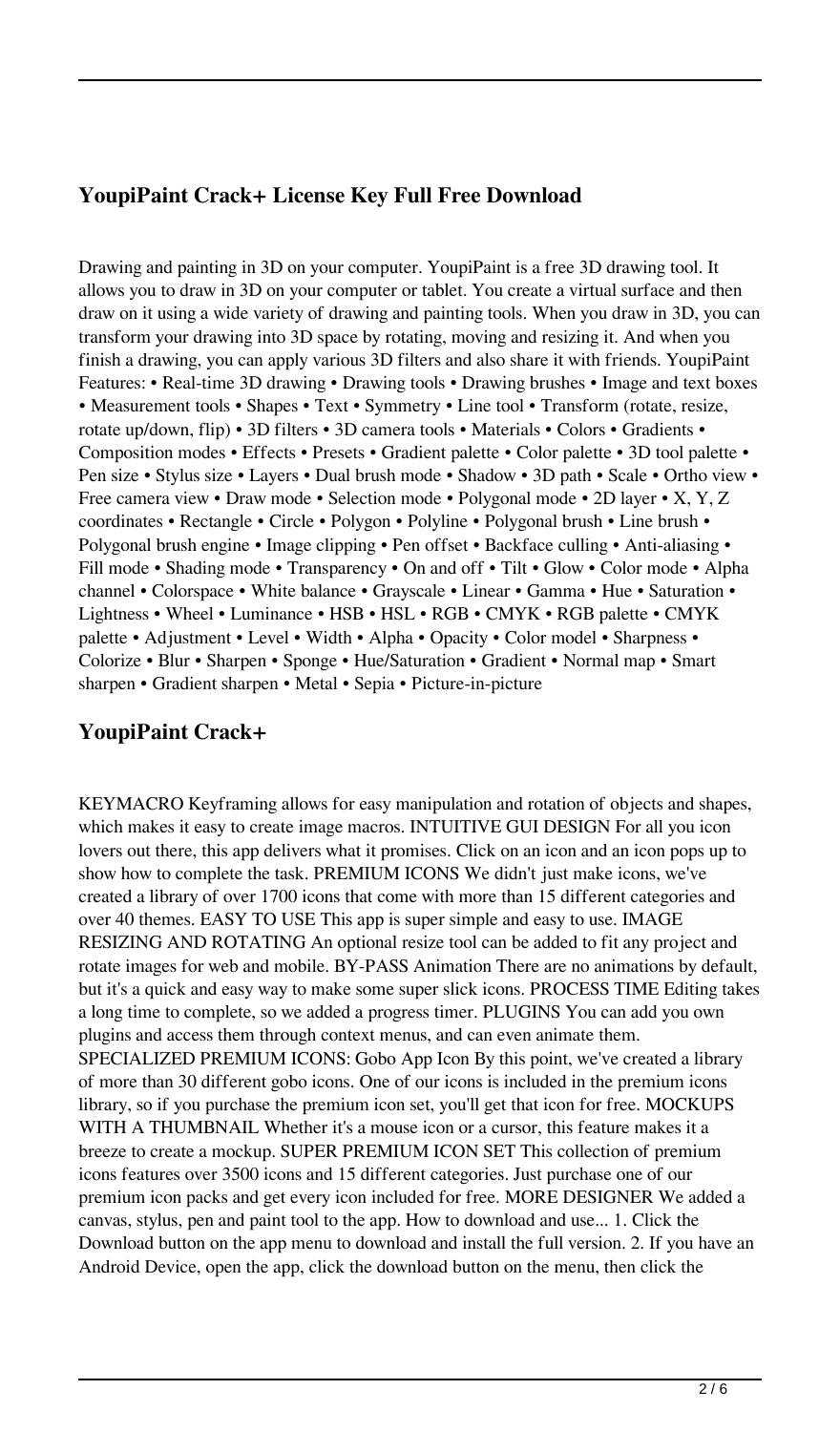Download button on the bottom to install. If the download is successfully completed, it'll show in the download section. 3. Uninstall the app through your app manager. 4. Open your app manager and find the app. Drag and drop the APK file into your app manager, and it 81e310abbf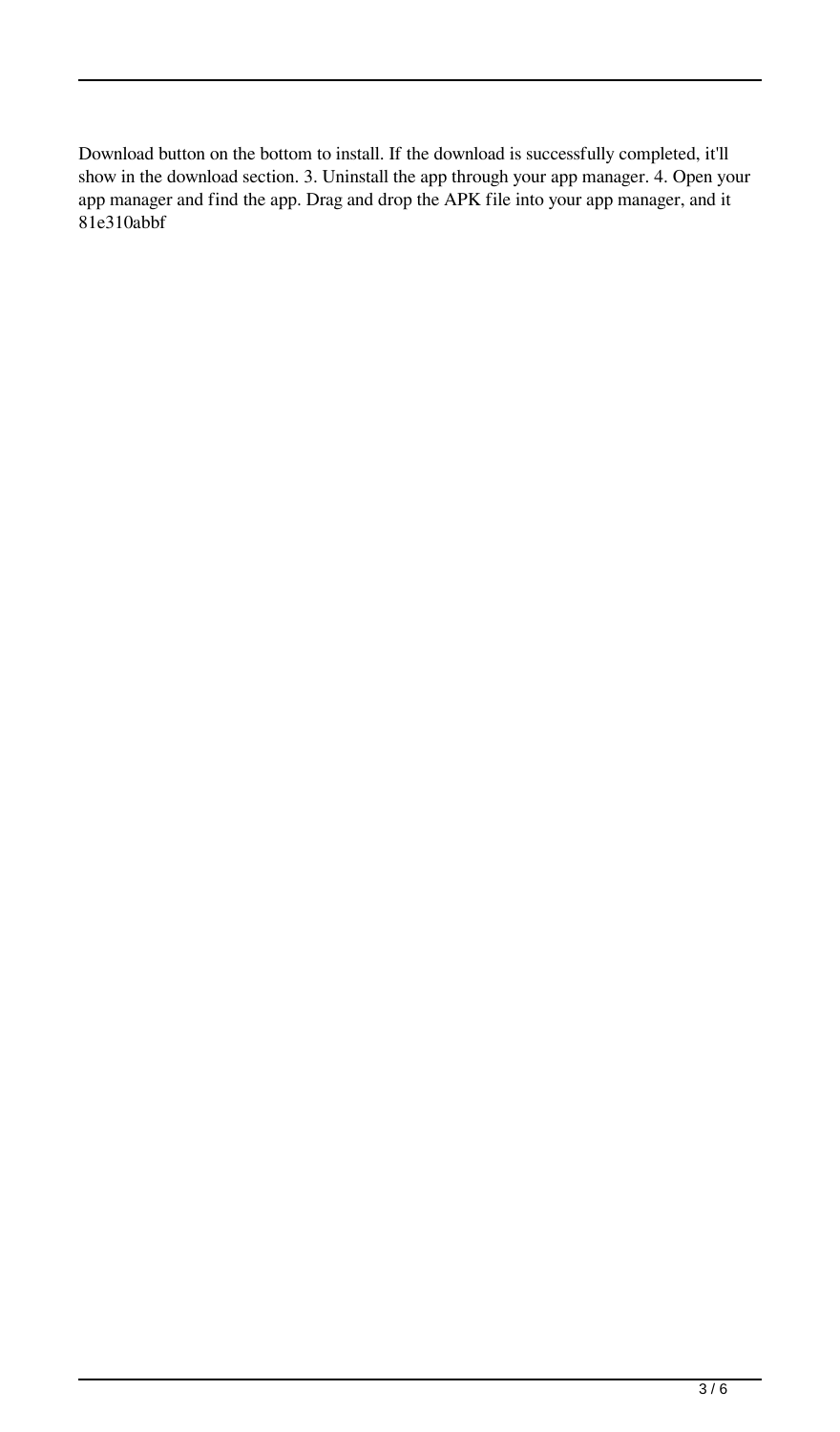# **YoupiPaint Crack+ Serial Number Full Torrent**

YoupiPaint is a modern drawing application, specifically developed for Windows. The program provides users with a fully featured set of painting tools, for creating colorful and precise pictures on canvas. It has also been designed to work with layers, offering unlimited possibilities for creating beautiful and well-composing designs. The program comes with a collection of effects and a rich toolset, creating a perfect palette for artists. • New in this version: added color wheels with gradient and complementary; improved focus on the canvas; added symmetry to the drawing tool. • Improved performance and stability. • Fixed bug: The keyboard shortcuts for the options of the tools are no longer the same as on a Mac. • Fixed bug: The Toggled Paint Layer state was not saved. With MacBook being the most popular Windows-based PC, it's not surprising that this is one of the most widely used operating systems on the market. Here is a list of some of the most common tools available for you to make the best out of Macbook. Video tutorial: The Macbook Pro has long been one of the most popular laptops on the market, and with good reason. It's powerful, versatile and stylish. We take a look at the differences between the two models, what they can do, and what they're good for. If you're looking to buy a new Macbook Pro, here's everything you need to know about the 2017 model. The new design The new Macbook Pro features a thinner bezel, making it smaller than the 2015 model. Its 'chiming' white outer shell looks more attractive than the stark black and grey look of older models, and the overall appearance of the machine is much more stylish. The 12-inch display is also the thinnest Macbook Pro's display, and that is good news for those with large hands. The 17-inch display of the 2015 model was larger than most 13-inch laptop screens. It now has a fullsized trackpad and is larger than the smaller 12-inch MacBook Pro display. The trackpad, keyboard and speakers are identical to last year's model, but there are some improvements: the new model comes with 802.11ac Wi-Fi and Bluetooth 4.

#### **What's New in the?**

YoupiPaint is a powerful application for Windows, it works on all major operating systems like Windows 8, Windows 7, Windows Vista, and Windows XP. It runs smoothly on low configuration PCs and is capable of handling complex composition tasks with ease. It also comes with several sophisticated tools such as Paint Shop Pro, Corel Draw, Adobe Illustrator, Corel Photo-Paint, Clip Studio Paint, 'Kolor', Corel Draw etc. to make the work easy. These powerful tools are for artists and designers who need to convert their drawings to pixels and customize them to suit the requirements of any given project. The user interface of YoupiPaint is very intuitive. It provides the users with an open window in the background, where every tool or functionality is displayed. For the users who are not familiar with the application, it gives a step-by-step instruction, which would guide them through the various features and tools. It offers a clear on-screen explanation for everything they need to know. It is a really easy application to use, since you do not have to take up the space of any other application. It does not require much of the computer's resources to run as well. You can save time and invest on other features of the application and can always come back to your old drawing. YoupiPaint comes with a free version and a paid version. It is now supported by Microsoft for installation on both 32 and 64-bit systems, allowing you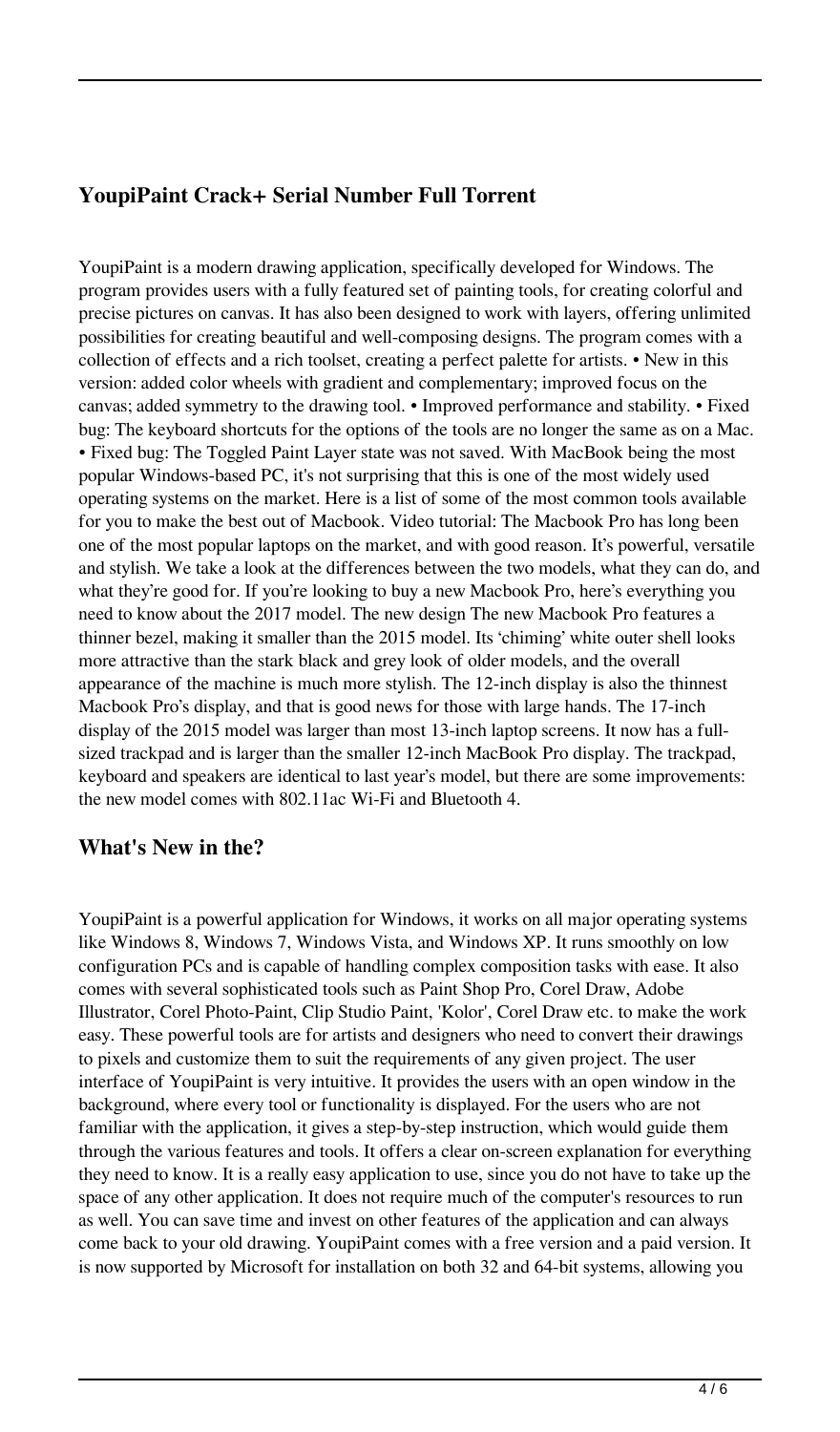to use it on any modern Windows OS. The trial version of YoupiPaint is installed on your computer with the source code in their website. You can download the trial version of YoupiPaint for free and try it without any restrictions. Once you are satisfied, you can convert the trial version to the full version and start enjoying the features of the full version. How to download and install YoupiPaint - Free version: Installing the software is quite easy as there is no requirement of a login. Download the YoupiPaint Windows installer and install it on your Windows system. You can also find the software on the website Supported Operating System: - Windows 7, 8, and 10. - Windows XP and Vista also supported. - It also supports Windows Server 2003, 2008, and 2012. Major Features: - You can use any layer to draw on. - You can use any layer to draw on. - You can use any layer to draw on. - You can use any layer to draw on. - You can use any layer to draw on. - You can create new brushes using the drawing tools. - You can create